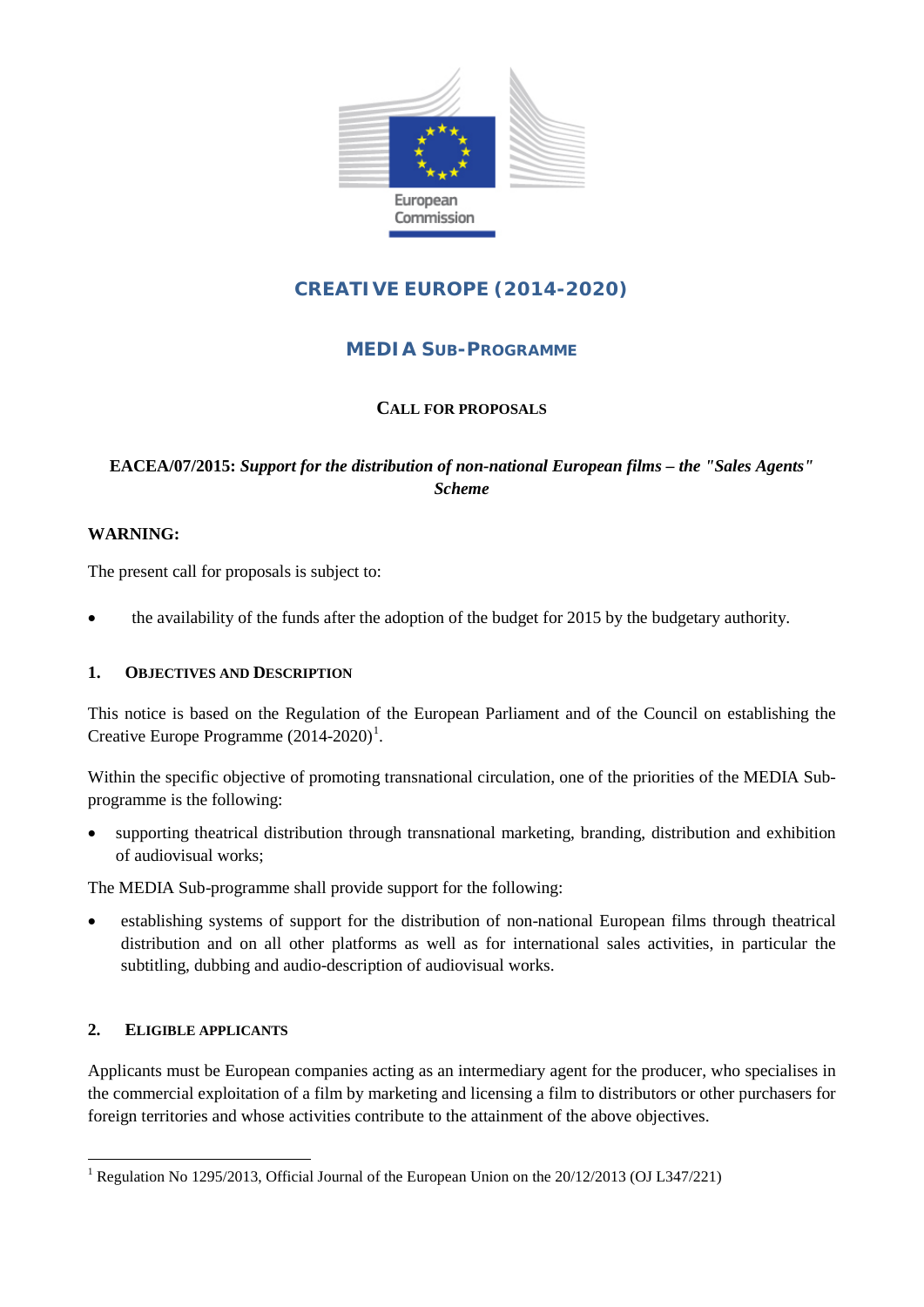Applicants must be established in one of the countries participating in the MEDIA Sub-programme and owned directly or by majority participation, by nationals from such countries.

The following countries are eligible as long as all conditions referred to in Article 8 of the Regulation establishing the Creative Europe Programme are met and the Commission has entered into negotitations with the country:

- − EU Member States;
- − Acceding countries, candidate countries and potential candidates benefiting from a pre-accession strategy, in accordance with the general principles and general terms and conditions for the participation of those countries in Union programmes established in the respective Framework Agreements, Association Council Decisions or similar agreements;
- − EFTA countries which are members of the EEA, in accordance with the provisions of the EEA Agreement;
- − The Swiss Confederation, on the basis of a bilateral agreement to be concluded with that country;
- − Countries covered by the European neighbourhood Policy in accordance with the procedures established with those countries following the framework agreements providing for their participation in Union programmes.

The Programme shall also be open for bilateral or multilateral cooperation actions targeted at selected countries or regions on the basis of additional appropriations paid by, and specific arrangements to be agreed upon with, those countries or regions.

The Programme shall permit cooperation and joint actions with countries not participating in the Programme and with international organisations which are active in the cultural and creative sectors such as UNESCO, the Council of Europe, the Organisation for Economic Cooperation and Development or the World Intellectual Property Organisation on the basis of joint collaborations for the realisation of the Programme's objectives.

Proposals from applicants in non EU countries may be selected, provided that, on the date of the award decision, agreements have been signed setting out the arrangements for the participation of those countries in the programme established by the Regulation referred to above.

## **3. ELIGIBLE ACTIONS**

The Sales Agents scheme works in two phases:

1. The Generation of a potential fund, which will be calculated according to the international sales performance of the company on the European market during the reference period (2010-2014)

2. Reinvestment of the potential fund thus generated by each company:

Module 1: minimum guarantees or advances paid for the international sales rights on new European non-national films.

Module 2: the promotion, marketing and advertising on the market of new non-national European films presented.

The maximum duration of the actions is 18 months from the date of the signature of the international sales contract.